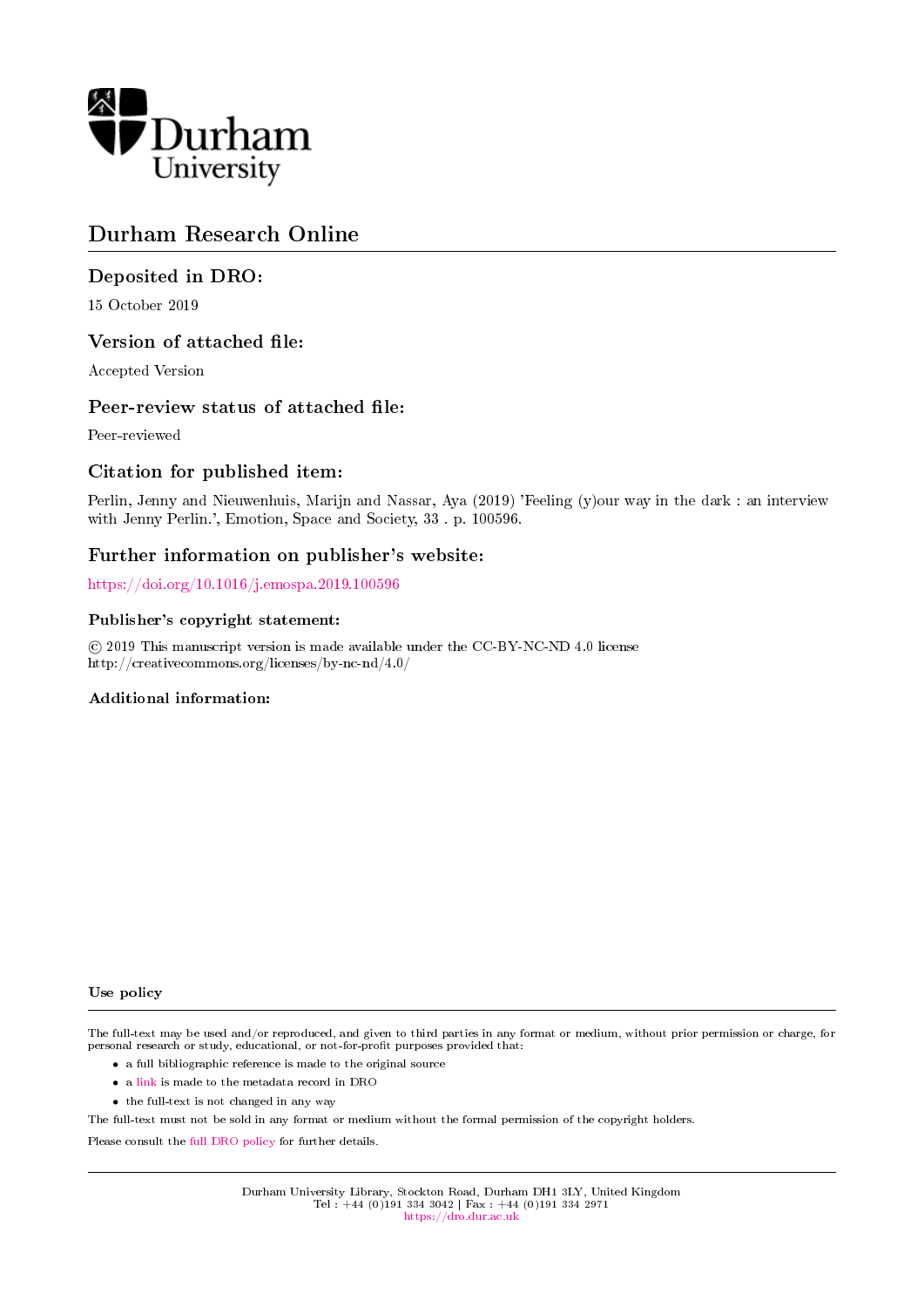This interview reflects on the artist's submission for this special issue

<https://vimeo.com/268479642> (password: orpheus). All images in this document are taken from the artwork.

A hole poses a challenge to our rational and affective investment in promise of groundedness, wholeness, firmness and light. The ungrounded is typically imagined and sometimes thought of as the irrational, unsound, and probably the meaning*less*. A lack, a void, a crack, something missing, maybe even a thing damaged. We wonder, however, if there is a possibility to feel our way from the politics of reason and move to an ephemeral poetics of art that inhabits the space inside the collapse of materiality. Can there be meaning within absence? Is there a place for us here in holey absence?

\*\*\*\*\* [name anonymised] tries to make sense, maybe a new sense, of what is essentially thought to be senseless. In *One Hundred Sinkholes*, the installation through which we got to know her first, \*\*\*\*\* redraws large sinkholes in smaller forms and fills them with colours and geometric lines, before depicting them in a 16mm film. The film renders the images in graphite, insistently filling the whiteness of bordered voids. In *The Long Sleepers*, which she curated for this special issue, \*\*\*\*\* takes us through the mythical and geological subterranean, *wonder*ing through caves and tunnels to bring (back) into question the supposedly known world of solidity and wisdom. In what follows, we interview her about the spatial, the affective and poetic practice of inhabiting and being-with the dark, the underground and the ungrounded in her art.

**Editors**: The first question, perhaps most obvious, is where you got the idea from to work on the theme of so-called *"long sleepers"?*

**Interviewee**: Since 2014, I have made four experimental films and several drawing series about *The Long Sleepers*. Through experimental animation, live-action film, drawing, and performance, I have explored the devastating phenomena of sinkholes, the formation and development of caverns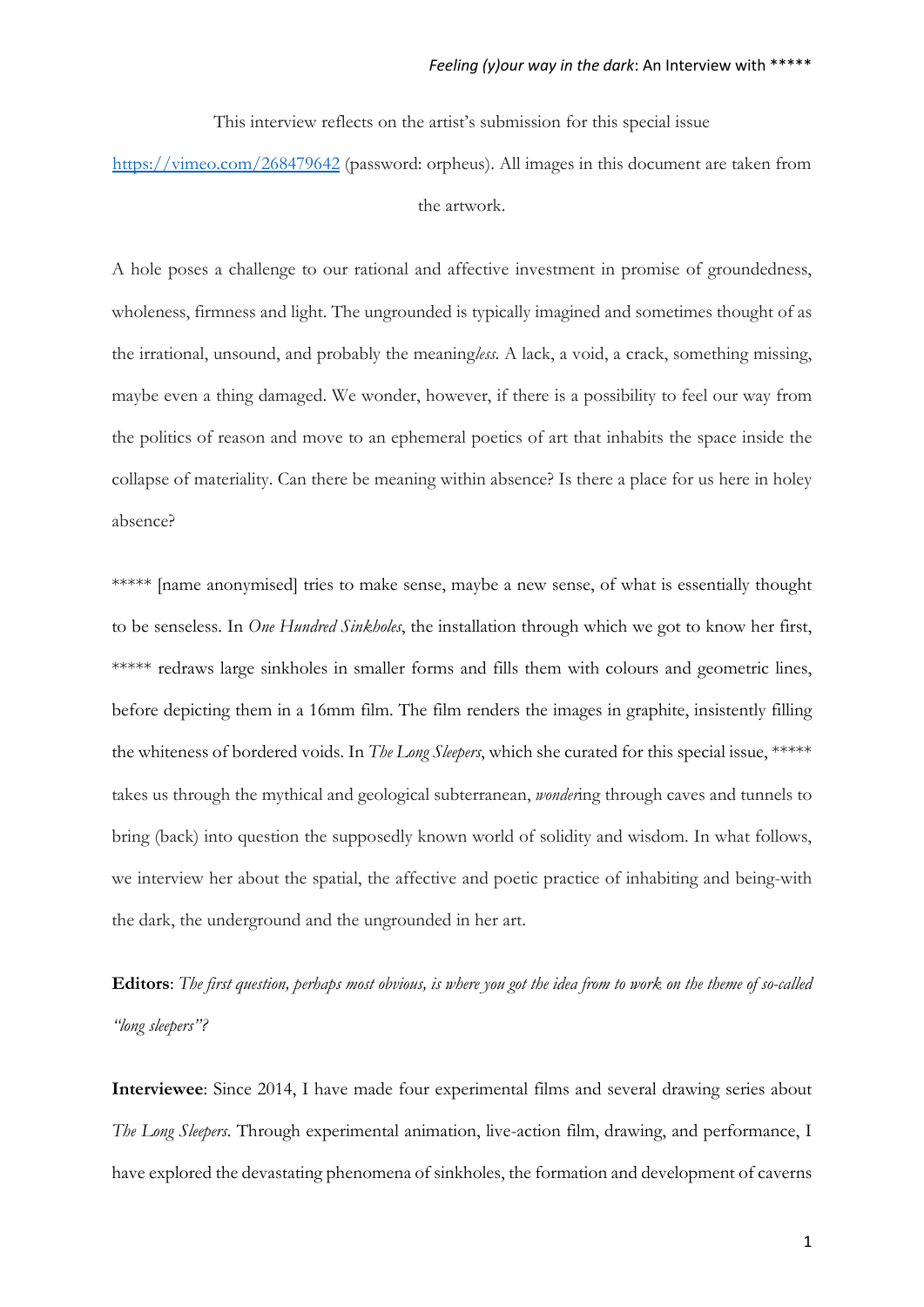and cave tourism, mining mysteries in a novel by Jules Verne, the plagiarized origin of the Rip van Winkle story and its transposition from German folktale to American legend.

This ongoing project is a body of work collected around stories of figures who fall asleep underground and wake up 20, 50, or hundreds of years later. When awake, these individuals can take on a range of roles in society. In narratives they usually function as prophets, fools, or stubborn refuseniks. I began my research thinking about a long-ago trip I took to Ephesus where the Seven Sleepers story comes from. This narrative is found both in the Bible and Koran and describes pious believers sleeping for about 300 years in a cave outside Ephesus during a period of religious persecution. I had always wanted to explore these legends further. I've borrowed the term "long sleeper" itself from a paper by the Dutch scholar Pieter W. van den Horst, whose "Pious Long-Sleepers in Greek, Jewish, and Christian Antiquity" was one of the many texts I read while researching this project (van den Horst, 2015). Long Sleepers seemed like a perfect term to connect the themes I hoped to weave together in my works. Underground spaces, knitted together by tunnels and flowing waters, populated by albino creatures and foggy wraiths present a complex structure completely invisible to those who walk on the surface. *Long Sleepers* possess a secret knowledge of the interconnectedness of the underworld but cannot access it except through dream or foggy memory upon awakening.

# We would like to know more about the examples you draw from. They seem to originate from across time and space, e.g. forgotten rivers in Latin America, German folk tales, Greek myths and others. How did you select the examples? What was your focus or thought process?

As an artist, I occupy a privileged position of being able to range widely across areas inclusive of image, sound, map, poem, chemistry, and anthropology--always an amateur in all areas, snapping up what fits the niches carved into my imagination. The Underground Rivers section was the first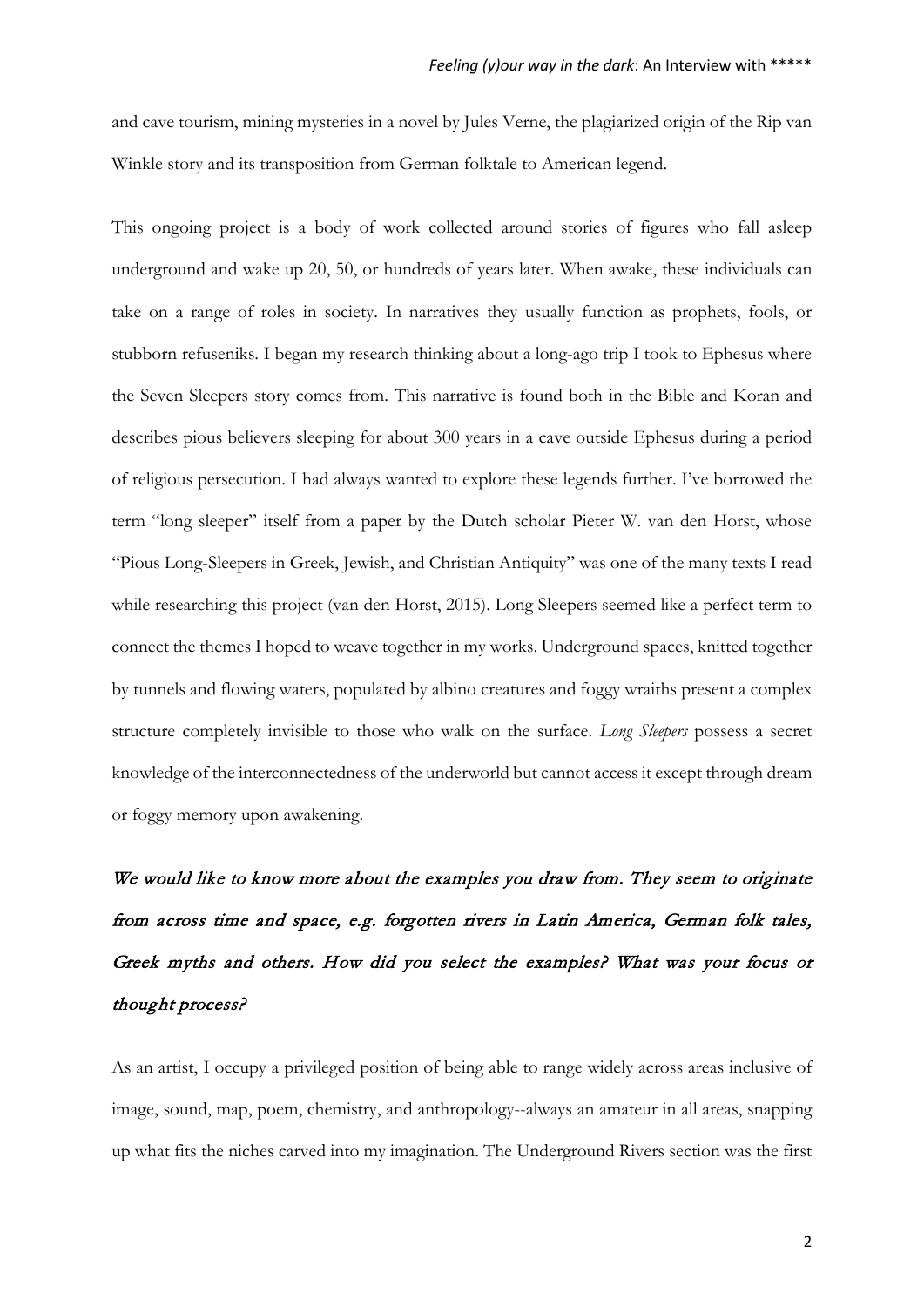part I made of this project. I have been fascinated with the routes that water can take, invisibly, under our feet. I'm less interested in the geology of it than in the metaphor of it. As one who works in an interdisciplinary way, I felt that underground rivers could represent the ways in which our minds make connections across time and space, wending their ways through the pleasures and chasms of different disciplines.

### [Figure 1 here]

Caption I: Still from *The Long Sleepers*

Could you say something about the process of the producing the artwork? You, very poetically, speak about amateurism through a range of sources, one captivating medium in your work is film. Could you tell us more about the process of filming? The voice-over? The choice of music? And, of course, your 16 mm camera?

I work between methods of research and improvisation. Details from the research process embed themselves in my mind and attach to images that don't necessarily seem completely clear. To me, the poetics of taking months of my life to do an animation technique copying a short sequence from Jean Cocteau's film *Orpheus* means that the mark of the hand over time comes into the film as these trembling characters feel their way through the dark. The animated image then becomes simultaneously *of* the story (going through a cavern) and *metaphors* for the process of making creative work, the transpositions that Washington Irving made to Peter Klaus, the imaginative fantasy that Jules Verne sprouted, or the strange episodic film that I have here created.

Music is another example of when spontaneity meets dedication. I rarely turn on the radio, but one evening I was listening to Q2, which is the "alternative" classical radio station in New York. I was in the other room when I heard some really strange and amazing stuff. I ran to see what it was and just before the track ended I saw the title "Crystal Mooncone." At first, I thought it was a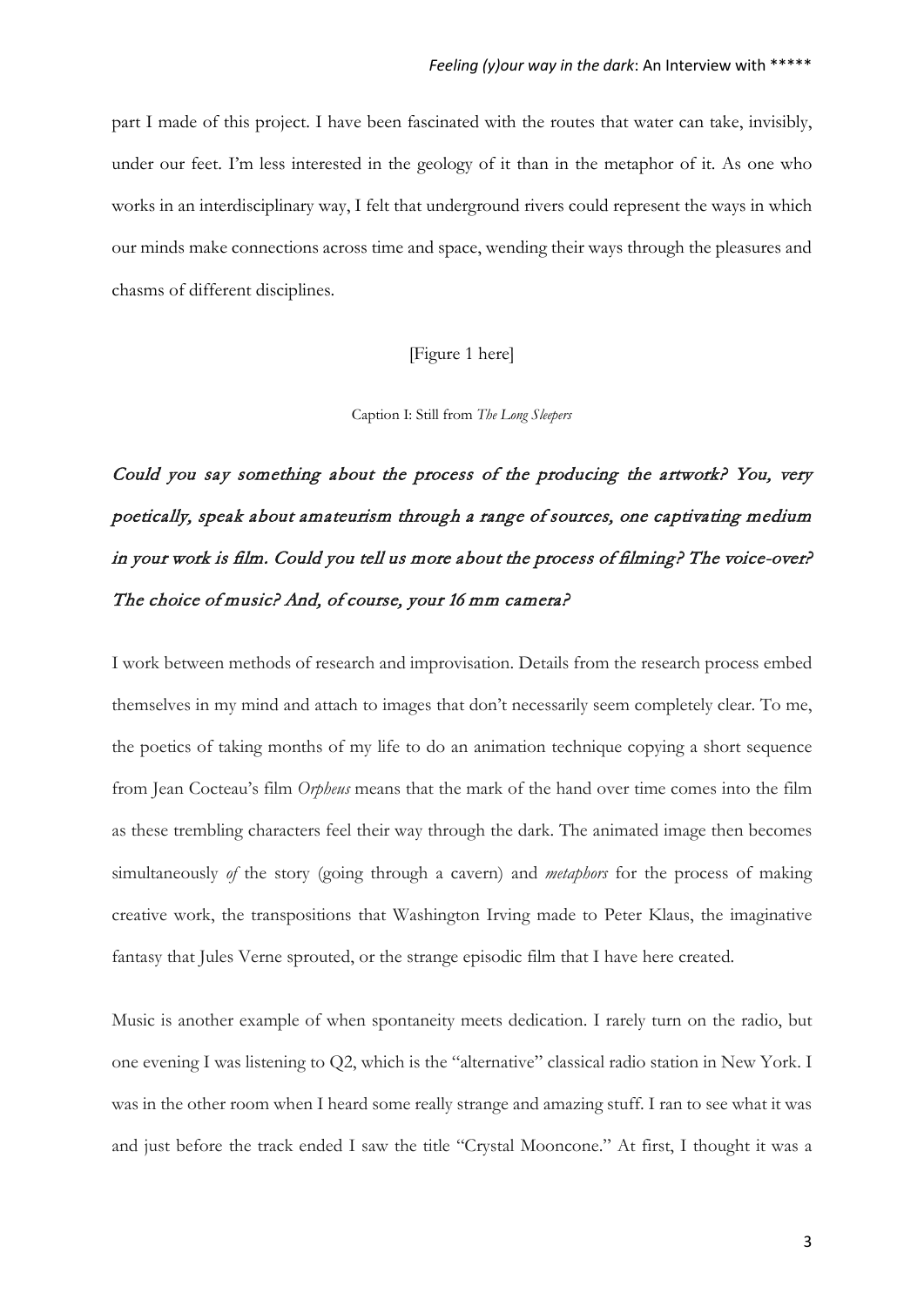person with a strange name but then found out it was a group of improvisational musicians from New York and Michigan. After that, I listened to all their stuff and contacted them to ask permission and they graciously granted it. So much of the music in this film is from their work. The opening music of the film is meant to lull you into some kind of sleepy complacency before being jolted by a track of Ween about Rip van Winkle. That part is supposed to be funny, as is the music in the end credits of the film, various covers of the Velvet Underground song "After Hours."

For the voiceover, I worked to integrate factual and speculative elements involving my –as well as more scholarly- interpretations of the literary elements with more experiential language based on my own experiences but couched in a more neutral language. I have very rarely made a film with this much voiceover, but I was hoping to make something more direct and clear than I usually do.

Finally, I often think of Mary Ann Doane's (2002) book *The Emergence of Cinematic Time: Modernity, Contingency, the Archive* of the use of tunnels and moments of darkness and ephemerality as elements presenting both contingency and its recuperation in early cinema. I've been quite influenced by Doane's work as I fumble my way through the winding caverns of 16mm filmmaking.

# We get the sense there are many different times (so to speak) operating, represented and even questioned in your work, could we ask you to speak a little about the role and depiction of time and temporality in this and the previous project (100 sinkholes)?

I am generally interested in what I've tried to understand on my own of the writings of Henri Bergson, and despite the frustrations of the filmmaking process I still believe it's the best way to express some of these ideas about the expansion and contraction of time. I engage with ideas of duration trying not to use the more typical cinematic language (i.e. quick cuts, slow motion, character-driven narrative), but with perhaps more embodied methods. The animation process slows me down and I believe that transmits in the film. Music pulls and pushes time in the most fascinating ways and I love to play with the contrapuntal relationships between picture and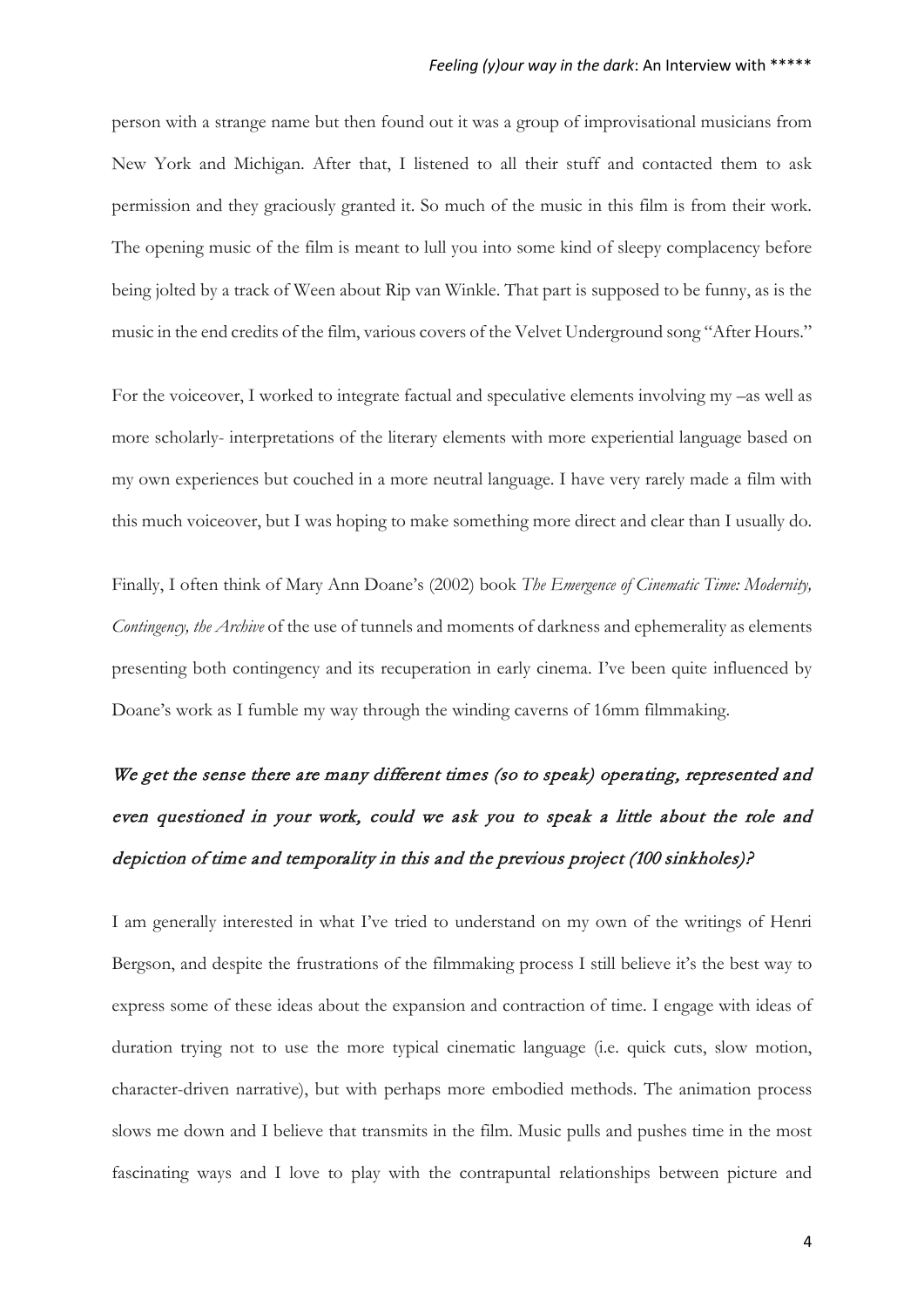soundtrack. The themes: sudden unexpected drops through the surface of the earth (sinkholes) into caverns and a bumpy stroll through an underground path, culminating in an out-of-body experience of complete and total darkness. Our subterranean Bildungsroman was supposed to bring us to self-understanding but in fact only results in disorientation, a foggy lens, and no real answers. Time dedicated and devoted is not necessarily going to get us where we intended. Mostly it brings us to a semi-familiar space laden with many more questions.

[Figure 2 here]

Caption II: Still from *The Long Sleepers*

We would like to return to the subject of 'the hole.' Initially, we got to know your work as an artist through your amazing '100 Sinkholes' project, showcased in the Simon Preston Gallery in New York. Your 'long sleepers' project also refers to holes, albeit maybe more implicitly in the form of tunnels, caves and time holes (or holes in time, perhaps?). Could you tell us a little bit more about the way you think about holes? What they mean for you, how they work, what they represent, and how they make you feel?

The scholar-filmmaker Trinh T Minh-Ha's writings have been an influence on me for many years. One of her essays, "Holes in the Sound Wall,' from 1985 (Trinh 1991, 200-206) makes the convincing argument that in film, the hole in the soundtrack (the dreaded silence without the traditional filling-in of 'room tone') is conceived as an error, a disaster, a failure. Trinh finds in the cinematic hole a productive space, also obviously reading it against the Freudian notion of the feminine "lack." Film technicians for years told me that the holes, the mistakes, the flickers, my use of broken cameras produce irreparable errors.

There is a prevalence of intense technophilia in filmmaking and to work counter to it is to be constantly reminded of the holes in one's education or abilities. The goals of image-making today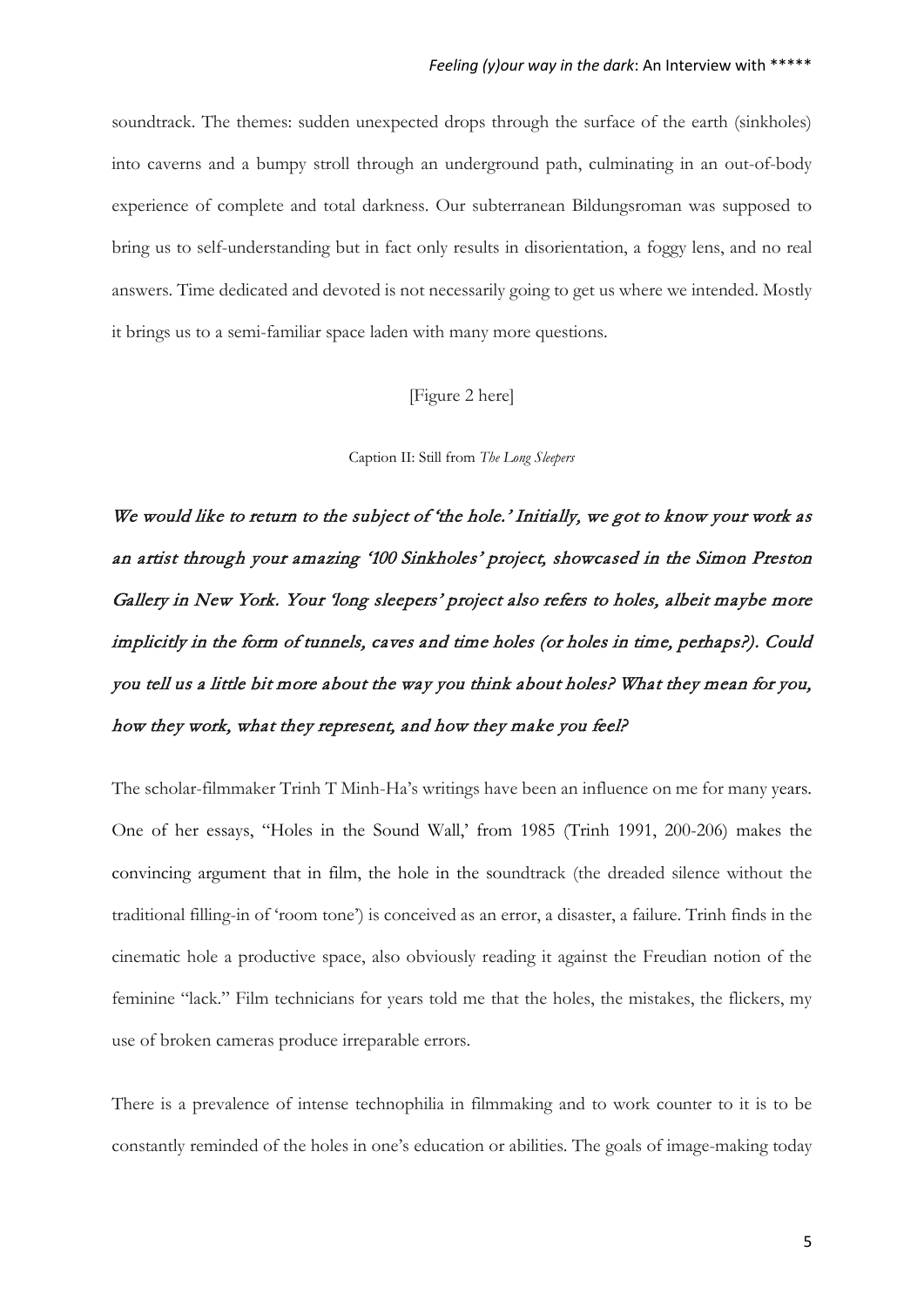(as we have seen in the digital technologies' obsession with speed and resolution) is to render more and more visibility, to increase resolution and audio fidelity in order to 'be inside' the story more, to 'enter' the visual illusion (I am pushing the Freudian side of things here). Are you shooting with an Arri? A Red? Are you shooting 4K? What's your pixel resolution? What's the codec?

I counter this dizzying digital noise in my head by embracing the loss of self in a sudden sinkhole, in show cave tours, in fog, darkness, songs of blindness and obscurity. What can we know by making work that is image-based but looks towards a different experience of the visible? How do we create while feeling our way in the dark? How must we confront ourselves--our entrenched belief systems--in those fearful moments of the absence of light or obscuring of sight or of space?

#### [Figure 3 here]

#### Caption III: Still from *The Long Sleepers*

Regarding confronting oneself in the sudden darkness, there is of course an affective relationship that I, as a middle-aged white female artist, have to the sense of loss of self in this period of my own life.

I often think of Dante's opening lines to *The Divine Comedy* (2017):

Midway upon the journey of our life

I found myself within a forest dark,

For the straightforward pathway had been lost

Being an artist means one has frequent occasions to explore these holes. There's absolutely no reason to make art; no one is sitting outside my studio door begging me to make another film about sinkholes or 18<sup>th</sup> century folktales or anything like that. Starting a new project feels like a perpetual tug-of-war between the palpable thrill, the bodily *want* of making, connecting, thinking,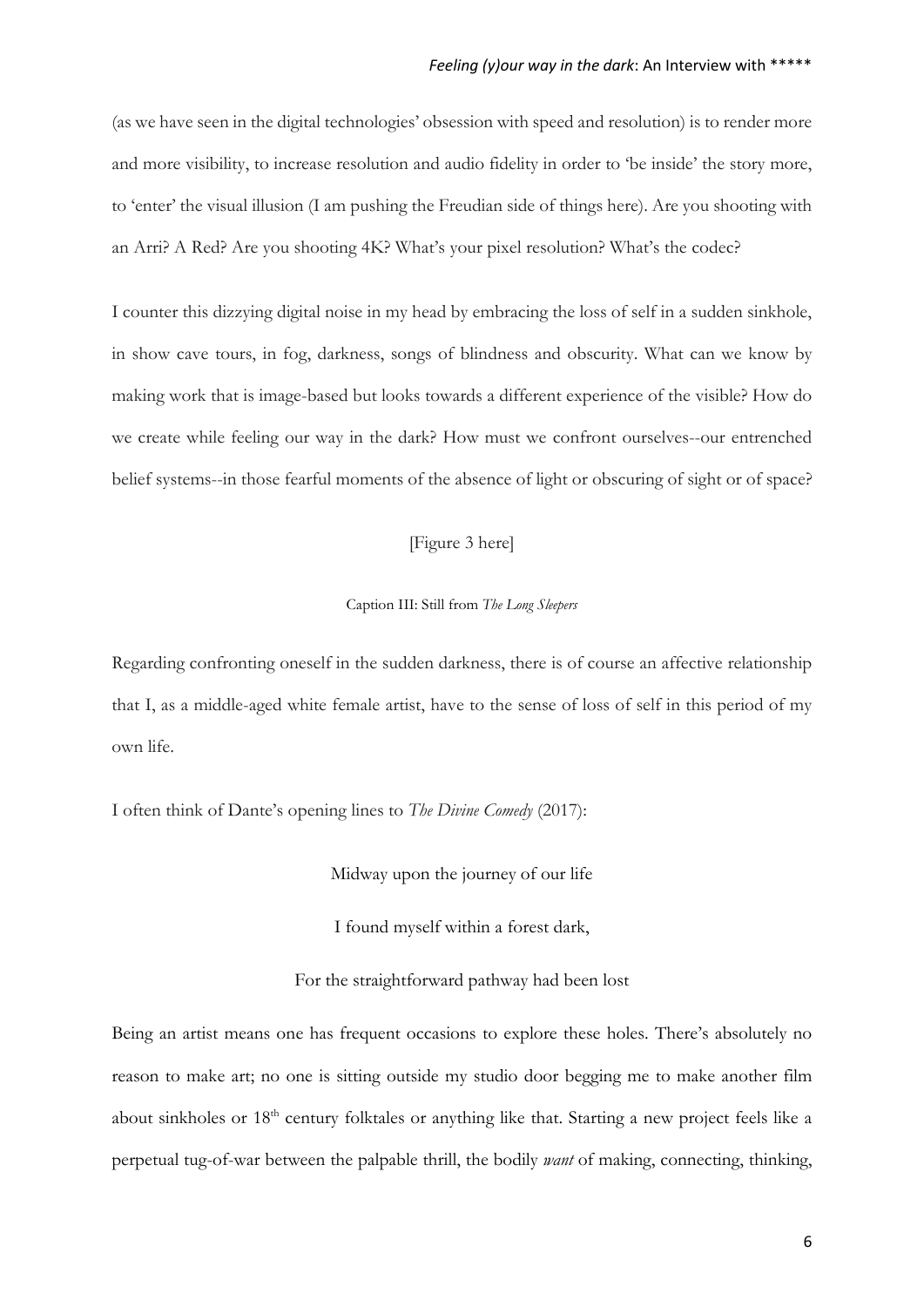experiencing, and the of the tedium of doing, slogging. Thickets of self-doubt obscure the quicksand of quotidian demands on, specifically, the body, the labour, and the obligations that currently occupy this period of this particular artist's life. But the holes are an experience that is truly one's own, that can take as long or as short as necessary, that determine their own duration; that unfurl their darkness like a warm cloak where neither time nor space holds dominion.

# You speak a lot about "darkness". How does this sense, this thing (?) work in the cave? Is darkness synonymous with invisibility? Do you think we can feel our way differently in the underground? What about smells, sounds and echoes in the cave?

Darkness in the cave. The first thing that comes to mind for me is the sensation you have while reading Dostoyevsky. In the sense that there is nothing gradual in the experience. Suddenly you in all your senses, without any supports, are plunged into darkness. That is how I feel when I read Dostoyevsky. You are immersed all at once in a world and you can't find a way to get out of it, even if it is both terrifying and thrilling simultaneously.

The other way I think about feeling the darkness of the cave is how relaxing it is. In the cavern tours you know the experience is impermanent, so there's kind of a bodily thrill in imagining all the frightening things that you can't possibly ever imagine living through, like being actually trapped in a cave. So the darkness is like a cocoon. First you feel your eye muscles straining to find some kind of 'cheat' in the dark, to glean a bit of dimness so you can discern outlines or forms. You feel like maybe you will be the first to discover the bit of light sneaking in, or that you might be the one who has the superhuman powers of being able to see in the absolute darkness. But it isn't true. There's nothing, no matter how hard you strain and even if you feel like your eyes might be popping out of your head. And then you give up.

In Mexico when we were in wetsuits and in a half-underwater cavern, we were floating on our backs. The water was cool and soft. I've never been in one of those sensory tanks but it must be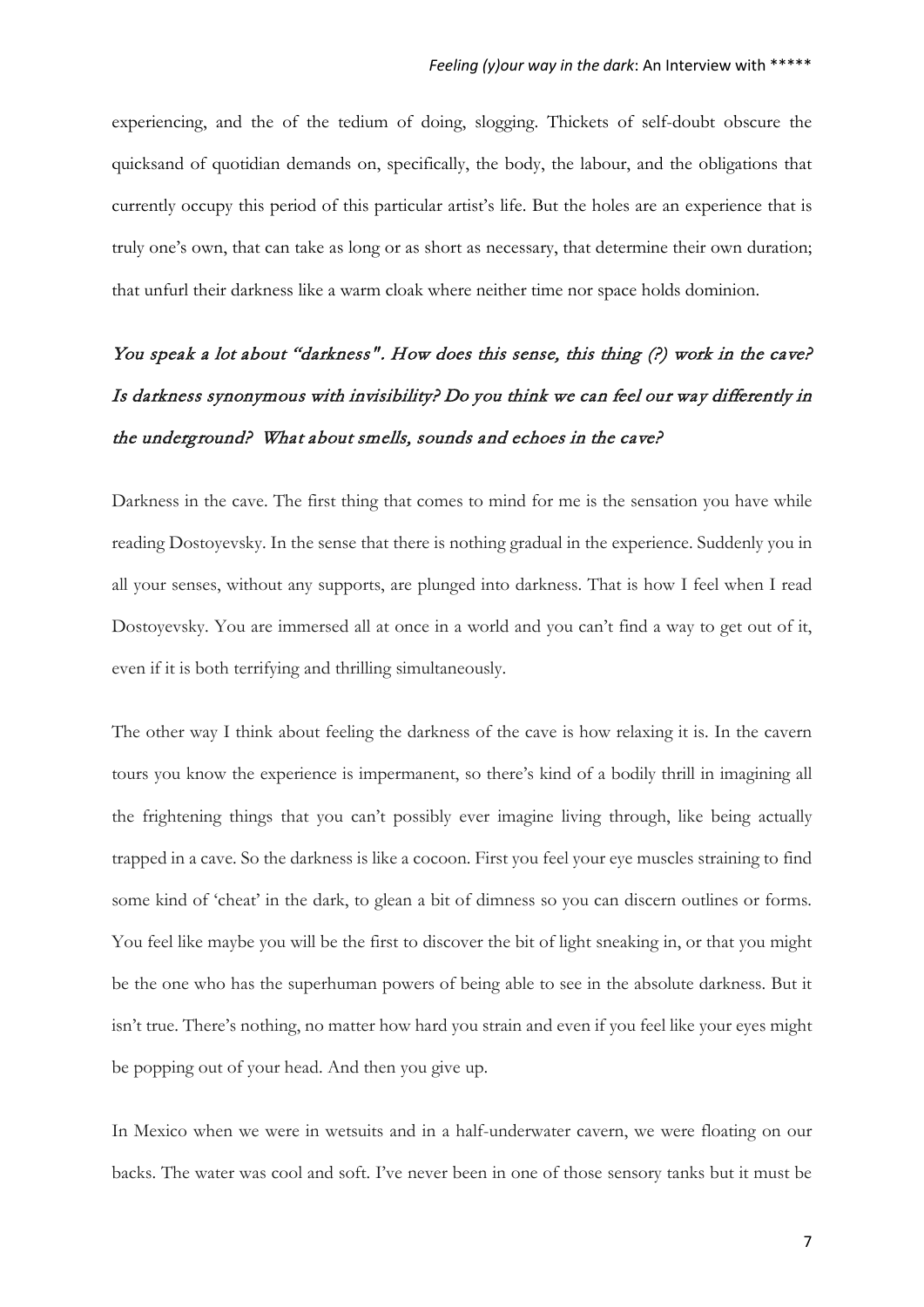like this. The sense of disappearing is incredibly satisfying, and the fear washes over you and then washes away from you. But somewhere secretly you are also counting the seconds until the light comes back on.

Whenever I am in a cavern I am on a scripted tour. So my experience of darkness is tempered by the situation of being in a group of people all of whom are there for some kind of thrill and some kind of nerdiness and to avert some kind of touristic boredom on a temporary basis. I never feel that I am allowed to touch the things I want to (in fact the cavern tour is much like a museum tour, as you are not permitted to touch anything lest the oils in your fingers damage the evergrowing mineral figures). So my body's tentacles, the fingers, are off limits. I long to feel the cool walls of the cavern with my face, to have that dampness of the slowest movement of water down the walls activate the hairs on my cheek. In the underground the skin's antennae take over; you can practically feel the sonic wavelengths bouncing into your eardrums, and the eyes, those upsidedown foolish lenses, completely retreat.

Invisibility: well, as someone who has always longed to have the power of invisibility, perhaps the cavern is a temptation. But there's also so much power in the notion of invisibility, you have access to sensations and connections to self, space, and others that you would never have otherwise. All kinds of hierarchies can be broken when you are underground and in the dark. Topography is different, relations are unmoored, alternate forms of knowledge speak in a language that you're almost able to understand. You feel like you are on the verge of some kind of colossal comprehension of secret interconnectivity. I have never been 'in space' but perhaps that's what that feels like too.

That sounds exciting! It reminded us of something you said about the freedoms and the sense of empowerment that comes with the invisibility of being underground. You mentioned that the rules of the "aboveground" continue to govern your movement in the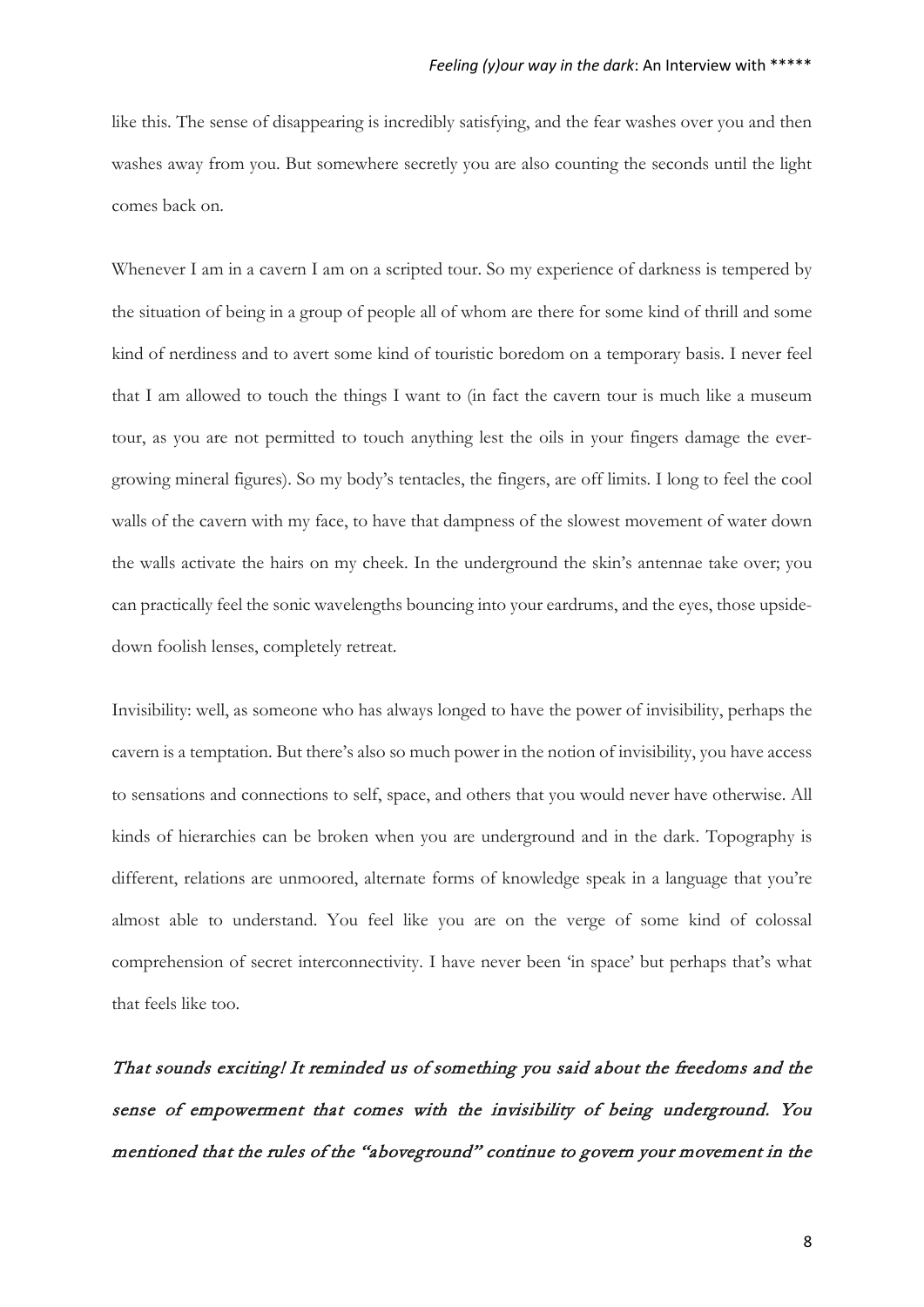underground. As an example, you were telling us about not being allowed to touch the walls with your fingers on guided tours. Instead, you wrote, different body parts are activated ("hairs on my cheek," "the skin's antennae," "sonic wavelengths bouncing into your eardrums", whilst "eyes… completely retreat"). Would you agree that the underground enjoys a different politics, embodied differently, than the aboveground? Could you tell us a bit more? Is it possible to learn from the underground, or (forgive the pun), to makes **Notes from Underground**? Maybe even to elevate some of its politics so as to challenge the rigidity of the world above?

I am certainly not a scholar of the underground either as metaphor or fact, so what I say has probably been written about far more elegantly many times before by many more qualified people.

The reason I started being interested in underground spaces (from childhood on, but most concentrated as an artistic area of inquiry starting in 2013) is because I strongly believe that the underground can represent a space of exploration and interconnectedness that is absolutely not mirrored on the surface. There is no parallel. Tunnels, caverns, sewers have their own logics, whether made by humans or natural forces (or more often than not a combination of the two). I find it extremely empowering to consider the underground as a space in which one can descend in one area (geographic, social, conceptual, or thematic) and invisibly wander, collecting experience along the way, and then come up in a completely different area (geographic, social, conceptual, and thematic).

I suppose in a more simple way I am describing what I feel an artist or a creative sensibility has permission to do, or should have permission to do, which is what I've always done and want to keep doing, no matter how strange it may seem, which is to make connections the way I understand them. This means that I have permission given my 'underground mind-set' to read about sinkholes or sunspots and to link these things with the ideas of American exceptionalism or Cold War politics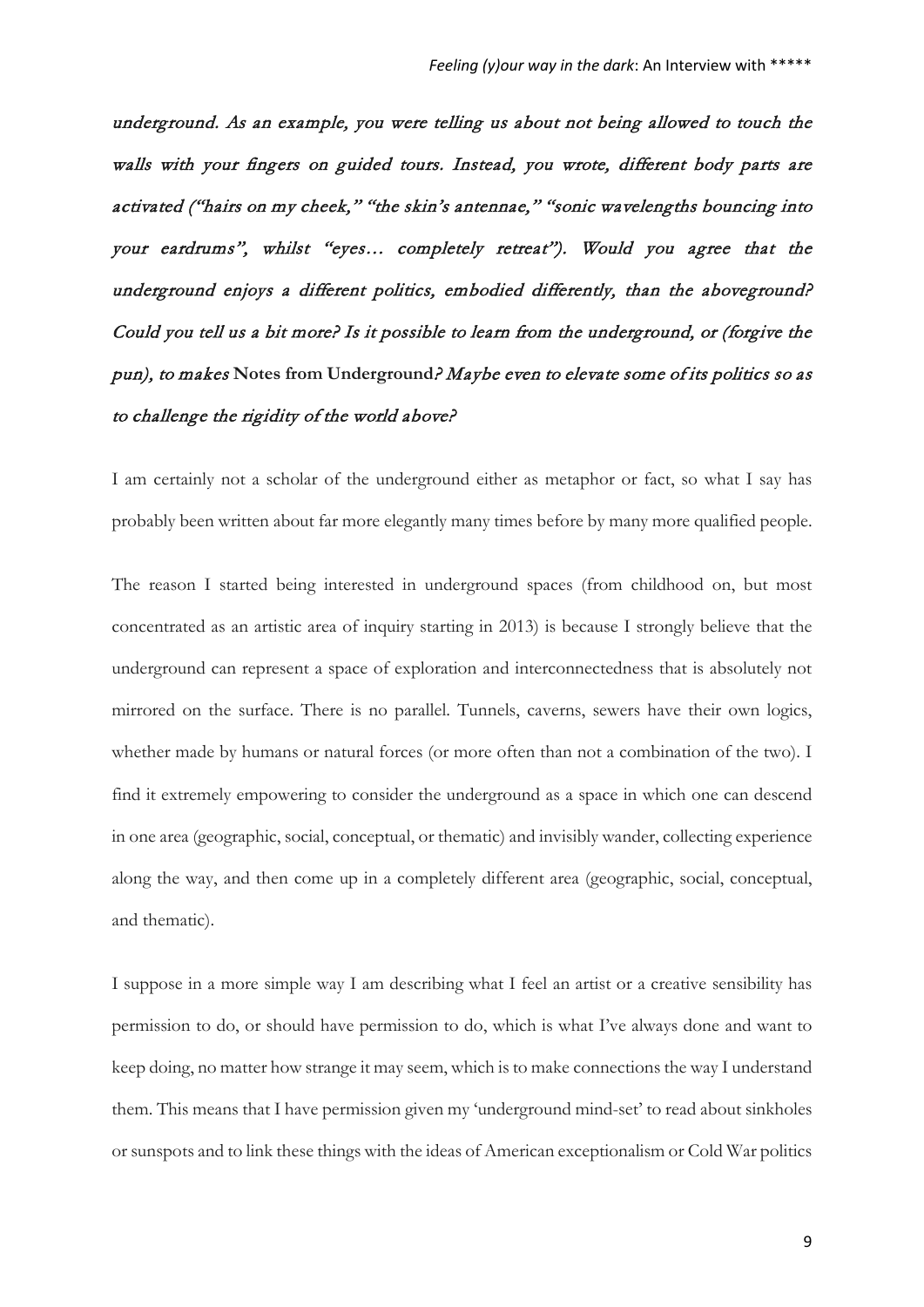in a piece of writing, a talk, a film, or a series of drawings. 'My underground' leads me on paths that I would not access otherwise. I feel it is a space with potential for revolution, surprise tactics, and surreptitious, sabotaging humor and commentary. Walter Benjamin wrote in his short text titled "Chinese Curios" in *One-Way Street*: "These are days when no one should rely unduly on his 'competence.' Strength lies in improvisation. All the decisive blows are struck left-handed."1

To offer surprise, the surprise of connections, the surprise of humour, is to dislodge categories. When an artist pops out of an underground wielding flags and noisemakers and weird animations, she hopes to create a space in which temporarily defies comprehension. That moment of nonunderstanding can be a space of liberation. And even though neoliberalism has co-opted the idea of multi-hyphenate identities, thus creating a category of the specialist in being non-specialised, freelance, gig worker, I think the real radicalism of the underground is that there are no categories that can be imposed on the echoing, damp, dripping space that is endlessly growing and decaying in a time-frame that has absolutely nothing to do with the regimented clock-time superimposed on lived experience from the invention of the train time-table until today.

# The way you speak about holes to the underground inspires us towards to delve deeper. So, to pick up on this thread and your suggestion, perhaps we could take a detour to your 100 sinkholes project and to our meeting in the workshop. We were wondering how our conversation, you as an artist and us as geographers, might have inspired your thinking and feeling about sinkholes. Could you say something about that?

As an artist and occasional reader and thinker who generally feels out of place everywhere, I felt extremely at home among the specific world of geographers to which I was introduced at the workshop and conference. I even went so far as to mull going for a doctorate in the field afterward, so inspired was I by the way in which interdisciplinary projects and language and image circulated

 <sup>1</sup> To be added: Benjamin, Walter (1979) "Chinese Curios" in *One-Way Street and other Writings*. London: NLB.